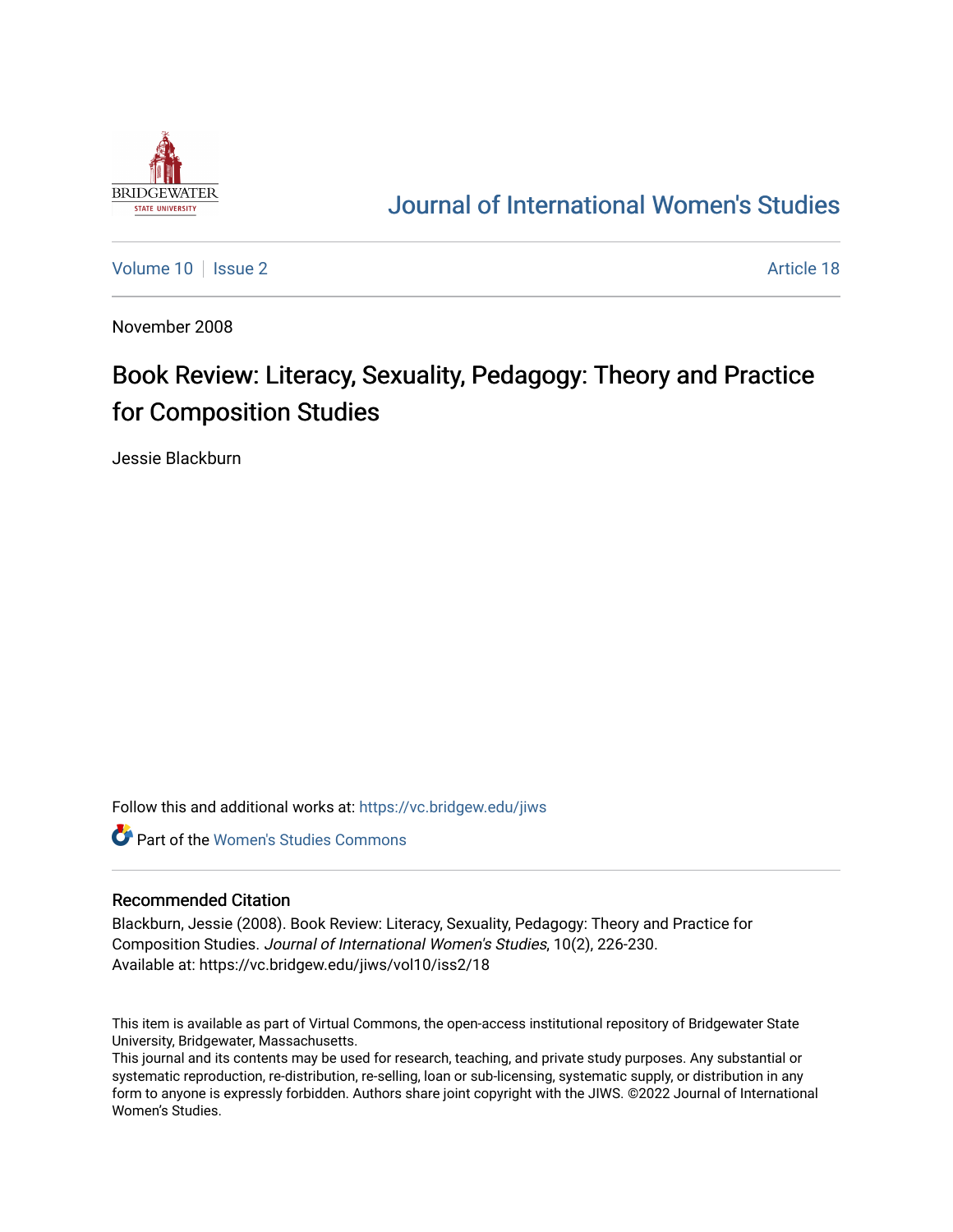*Literacy, Sexuality, Pedagogy: Theory and Practice for Composition Studies*. Jonathan Alexander. 2008. Logan, UT: Utah State UP. 225 pp. Endnotes, bibliography and index are included. \$24.95 (paperback).

## Reviewed by Jessie Blackburn<sup>1</sup>

In *Literacy, Sexuality, and Pedagogy: Theory and Practice for Composition Studies*, Jonathan Alexander brings sexuality into conversation with critical composition pedagogy. Alexander opens his text with an introduction aimed at defining what he calls sexual literacy and unveiling the organic connections between feminist pedagogy, sexual literacy, and all other acts of literacy. The text is divided into three sites of praxis: (1) sites of theory and writing, (2) sites of pedagogy, (3) sites of resistance. Alexander's thesis is transparently identified as a critique of feminist pedagogies for failing to include sexuality in the mode of difference through which feminist and liberatory pedagogies address literacy acts; furthermore, Alexander argues for a need to queer the composition classroom in an effort to better authorize our literacy students in writing/reading their entire identities—not just those identities often legitimized in the public sphere.

In his introduction, Alexander defines sexual literacy as "the knowledge complex that recognizes the significance of sexuality to self-and communal definition and that critically engages the stories we tell about sex and sexuality to probe them for controlling values and for ways to resist, when necessary, constraining norms" (5). He argues that sexuality is one of the most basic—if not the most basic—acts of identity, and the sexual illiteracy that Western society encourages in its citizens is responsible for the lack of critical knowledge surrounding issues of HIV/AIDS, marriage rights, reproductive rights, contraception, sexual safety, and sexual diversity. This sexual illiteracy, Alexander posits, is merely symptomatic of the many other critical illiteracies plaguing our  $21<sup>st</sup>$ century. Calling on the liberatory and feminist pedagogies of bell hooks, James Berlin, Patricia Bizzell, Lester Faigley, David Bartholomae, Richard Ohman, Ira Shor, Paulo Freire, and others, Alexander explains

literacy itself is a product of culture…A critical *multicultural* pedagogy seeks to make a space in which *different* truths cannot only be articulated but can assume *critical* efficacy—a space in which differences become the lenses through which to examine the structures that keep us separate, isolated, and often powerless. (8, emphasis in original)

Put plainly, Alexander reminds feminist pedagogues of our commitment to opening up the writing space to explorations of difference and of our commitment to critical literacy as liberation from the ideological and political confines of rhetoric. He asks, then, why we use our classrooms to critique issues of race, class, ethnicity, nationality, and gender but not sexuality. Situating ideology at the center of the composition and rhetoric classroom, Alexander posits our reluctance to discuss issues of sexual difference as suggestive of our larger reluctance to and discomfort with truly queering our vision of

<sup>&</sup>lt;sup>1</sup> Jessie Blackburn is a PhD student in Composition, Rhetoric, and Literacy at the University of Arkansas.

Journal of International Women's Studies Vol. 10 #2 November 2008 226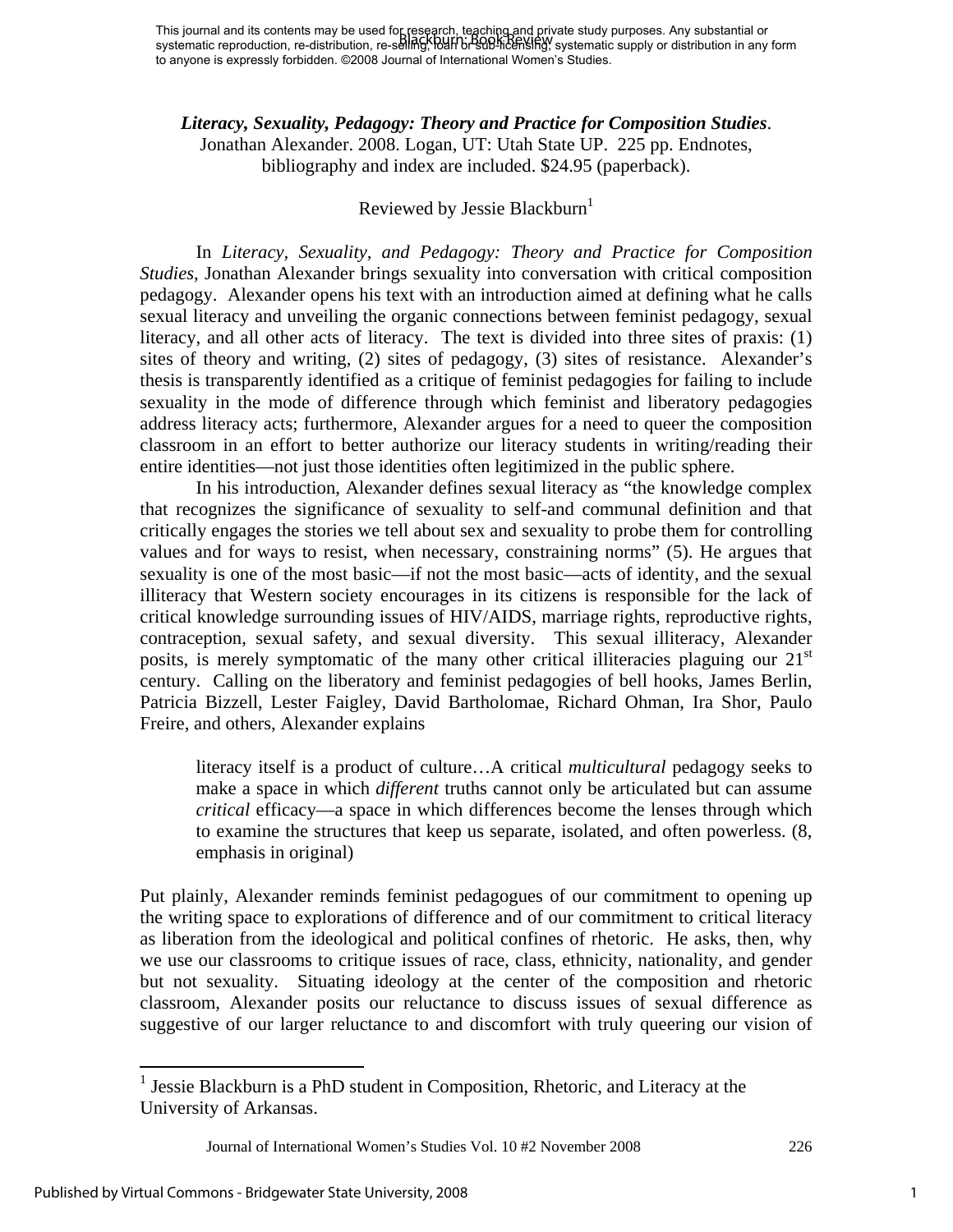dominant societal norms—not simply our sexual norms. Indicating his experience with collegial resistance to sexual literacy, Alexander addresses the pedagogical concerns over classroom practices that may only benefit the marginalized. Answering this concern by pointing to queer theory, Alexander reminds us that "…queer theory is designed to provoke consideration of the construction of *all* sexualities in our culture as sites of identity, knowledge, and power" (14, emphasis in original). Specifically, Alexander argues that along with the sexual 'minorities' in the classroom, the dominant sexualities desperately deserve critical exploration of their heteronormative literacies that naively and falsely divide society into tidy sexual binaries. Moreover, Alexander charges us with a responsibility to prepare our students to participate fully in their own identities and to navigate with fluency their own civic membership in a society that places so much public power/lessness at the feet of our seemingly personal sexualities.

Given the powerful ways in which we name each other and our relations through the languages of sex and sexuality—we're men, women, transsexual, gay straight, married, partnered, sleeping around, etc., etc.,--a failure to become literate in the languages of sexuality alienates us from our world, inhibiting us from naming it and from the possibility of *renaming* it as we question received values and norms. (63, emphasis in orignal)

Essentially, Alexander charges all compositionists with the responsibility of teaching critical (re)reading and (re)writing skills that transfer into the critical thinking skills necessary to navigate all modern rhetoric. Our sexual literacy, in other words, must be included in the requisite skills for modern agency and identity. Relying heavily on Michel Foucault and Judith Butler, Alexander threads his theory of sexual literacy into the literacy classrooms of Western colleges and universities and into the pedagogies that shape those classrooms.

 Moving smoothly from theory into practice, Alexander examines the sexual content in composition textbooks that dominate classrooms today. Referencing a study that he and Martha Marinara, William P. Banks, and Samantha Blackmon presented at the 2006 Conference on College Composition and Communication, Alexander writes "'[o]f the 290 readers examined, only 73 texts included readings with identifiable queer content'" (90). Furthermore, writes Alexander, "college-level composition textbooks, particularly readers, offer an increasing spate of texts on race and ethnicity, complementing diverse readings on gender, but readings on queer lives seem relegated to periodic 'coming-out' narratives and debates about gay marriage" (91). Alexander's larger point here is that while topics of coming out and marriage rights are extremely useful in bringing queer sexuality into public discourse, relegating sexual diversity *only* to LGBT issues simply reifies heteronormative presumptions. For sexual literacy to spread across the sexual continuum, all forms of sexual ideology—LGBT and heterosexual— must be critiqued. "This is a queer pedagogy, then, that invites students to begin thinking beyond simply tolerating lesbian and gay existences and instead interrogate more fully how sexuality functions in all of our lives" (104). Alexander invoking Judith Butler and Michel Foucault— suggests that all sexualities must be internalized simultaneously as different and legitimate; decentering the self enables empathy toward the other and provokes a plural vision of (sexual) identity. This empathy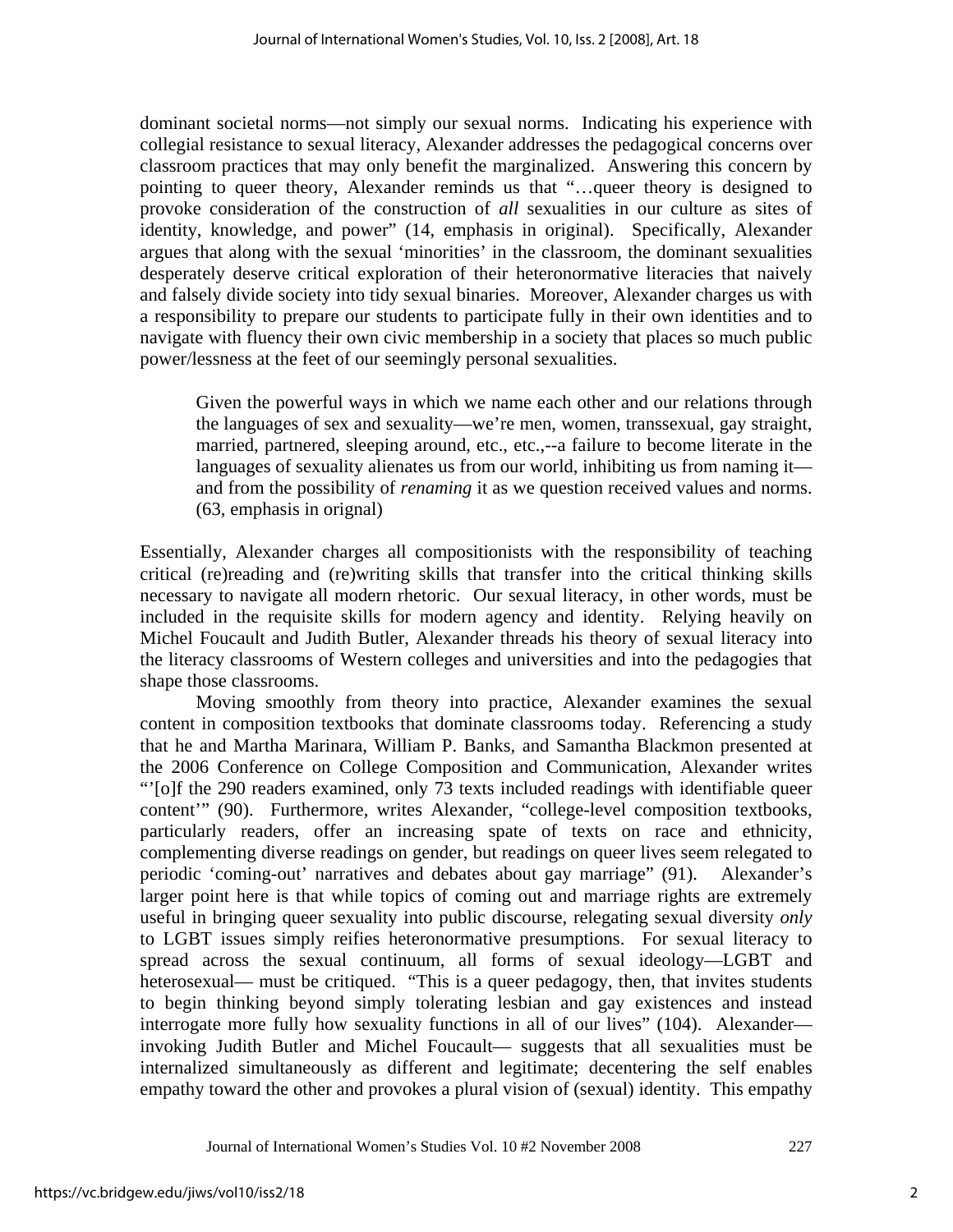and critical consciousness is the very goal of feminist and liberatory pedagogies, and it ultimately is the foundation of diplomacy and democracy. Alexander reminds us of our objective as feminist pedagogues and holds us accountable for failing to actively recognize the presence of sexuality within the fabric of identity and culture (and, therefore, within our classrooms)—the very multiculturalism that our pedagogies claim to forward.

In its theoretical capacity, *Literacy, Sexuality, Pedagogy: Theory and Practice for Composition Studies* is long overdue on the shelves of composition theory and literacy studies. However, the shift from theory to practice does not happen nearly as organically as it should for Jonathan Alexander. He is beyond convincing in his exhaustive bordering on redundant at times—explanation of the linkages between sexual literacy and society. He leaves the reader with no doubt about the power and agency driving sexual ideology in Western society, and the unquestionable relationship between public discourse=sexual literacy and private discourse=sexual illiteracy leaves literacy scholars prepared to incorporate topics of sexuality and difference into our pedagogies. Where Jonathan Alexander's text falls short is in his chapters on practical application; after all, we are accountable—and so are our pedagogies—for meeting the mechanics-based needs of our students. Undoubtedly, critical thinking skills (i.e., sexual literacy) transfer solidly into our literacy skills, but the critical thinking of our students will never be fluently communicated if their mechanics are left unaddressed. Furthermore, Alexander does not redress the likely potential for classrooms devoted to writing and reading about sexuality to turn into spaces that simply replicate, reproduce, and rewrite our students' sexual identities—sans genuine internal critique.

 As a literacy scholar who has written extensively on sexuality and pedagogy, Alexander is careful to acknowledge the fine balance between theory and praxis that any groundbreaking pedagogue must espouse. A quick browse through any library holdings covering liberatory and feminist pedagogies will find the likes of bell hooks, Paulo Freire, Pat Bizzell, Henry Giroux, Ira Shor, David Bartholomae, Victor Villanueva, and others. All of these pedagogues share one common theme: pedagogies aimed at critical literacy skills that authorize the students in their ability to deconstruct dominant hierarchies and gain access to civic freedoms. With this in mind, Alexander's latest work is sure to earn a central place in critical pedagogies devoted to narrowing the divide between illiteracy and agency. Alexander's luminous rhetorical critique of sexual literacy is compelling, undeniable, and astute. Where this text fails to find its hallmark success is in its praxis, for *Literacy, Sexuality, Pedagogy: Theory and Practice for Composition Studies* clearly drains its pedagogical capital in its first two chapters devoted to theory.

 Once Alexander moves out of theory and into the realm of application, he begins to frustrate his own thesis. At this point in the text, Alexander has us enthusiastic in our agreement that we *must* bring topics of sexuality into our feminist pedagogies; however, he leaves us asking *how* this is to be done. Unfortunately, the answer to this question is never fully tended to by Alexander. In chapter three, "Queer Theory for Straight Students," Alexander does offer a sample activity that he utilizes in his own classrooms. Alexander, in an effort to disrupt the heteronormative narrative, designed a hoax website for his students—who believe the website to be authentic—to critique. In this website, Alexander creates a homepage for a fictional character, Dax, who is a closet Nsync fan.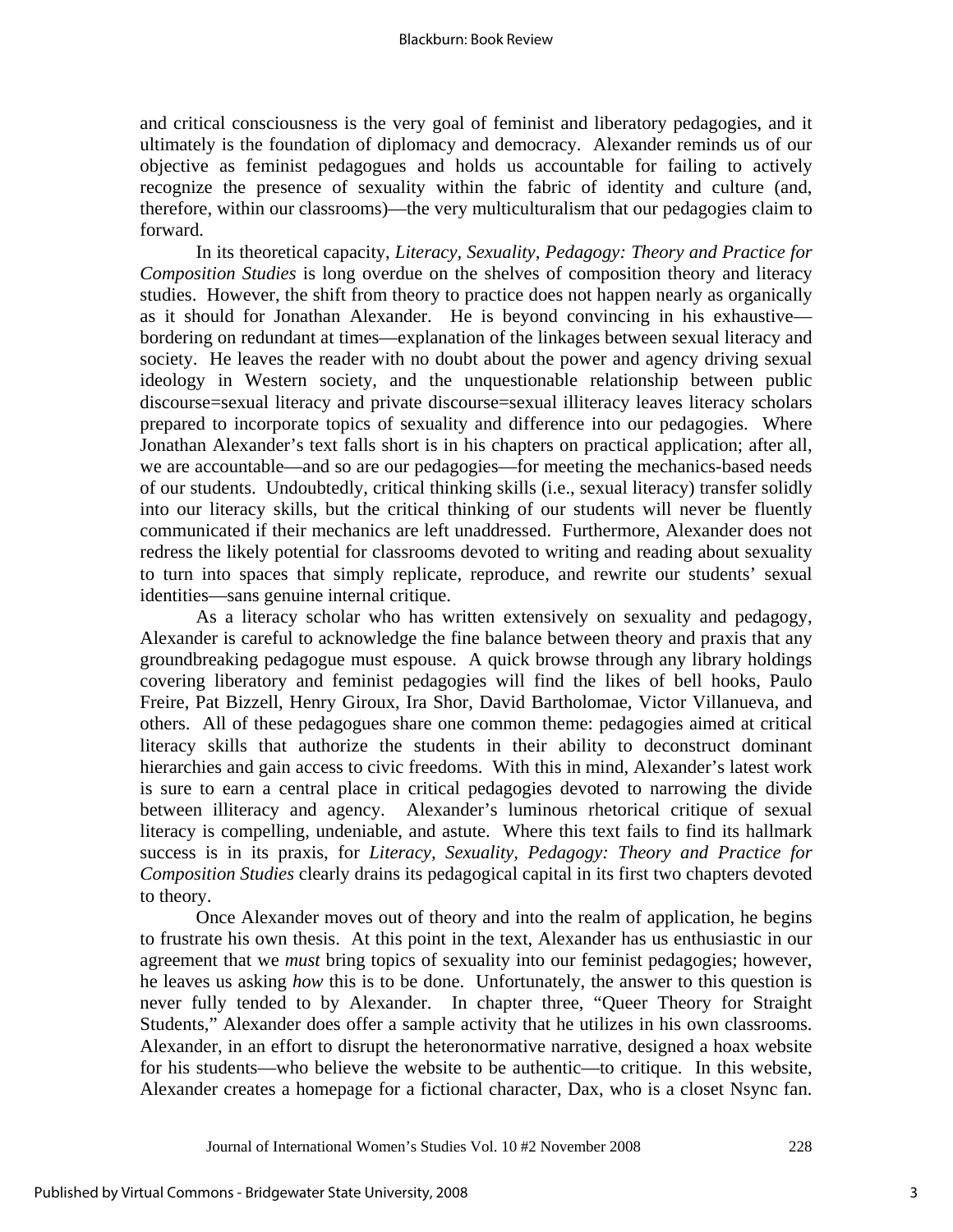His site, Straightboyz4Nsync (http://www.geocities.com/straightboyz4nsync) is designed to provoke classroom queries about "…the ways in which 'straightness' is 'performed,' is narrated, is constructed and maintained as an identity…What might teasing out that story tell us about the politics—and rhetoric—of heterosexuality in our culture?" (109). Relying heavily on Judith Butler's theory of gender performance and social constructionism, Alexander brings this website into his classroom—and brings Dax's identity along with it—as a safe subject (or object) of critique. Alexander admits that students' responses spanned from inattentive to Dax's sexuality to supportive to homophobic (112). Alexander includes excerpts from students' papers, suggesting that Alexander did succeed in getting his students to write about—and therefore think about sexuality; however, he does not explain how this project addressed his students' mechanical writing skills and challenged their overall internal ideological assumptions. In other words, besides not dealing with basic writing skills, Alexander does not suggest that this sexual literacy in any way transfers beyond the assignment or beyond the walls of the classroom. How, for example, are the sexual literacy outcomes of this assignment teaching the students to disrupt the dominant power structure in play *outside* of the Internet? Sure, the ability to read the cultural codes and cues of Dax's homepage will transfer into the social networks of Alexander's students, but, most importantly, how does it embolden the students—especially those who benefit from the status quo— to desire any tangible socio-political change, and in what way does it equip the students with the technical literacy skills that are requisite to toppling the dominant hierarchy? Put plainly, is this assignment fun for the moment but brushed aside by the students? Do they internalize this sexual literacy, or is it tossed aside like much of the literacy skills gained in more traditional research assignments? To be just, Alexander himself reflects upon assignments such as his "…opening up not new possibilities for thinking about gender, but a much more sexist and stereotypical can of worms" (133). Alexander moves us through other sample writing exercises—largely surrounding student-led fiction writing—as he addresses some of the possible ways of teaching sexual literacy. For example, hoping the students will come to understand gender as performative, Alexander has his students imagine and write fictionally about an alternate sexual identity. He describes this as a "virtual gender swapping" (144). If our students write the Other, how can we guarantee their genuine internal acceptance of the Other, and how can we determine if their writing of the Other is not done so simply by relying upon internal stereotypes and ideological assumptions? Alexander concludes *Literacy, Sexuality, Pedagogy: Theory and Practice for Composition Studies* with a chapter devoted to resistance. He suggests that sexuality is such a contested topic in the classroom due to it being intrinsically imbued with issues of power. It is Power's resistance to critique that manifests itself in the academy's—and in some students'— resistance to sexual literacy. Furthermore, Alexander concludes that "…one of the most important assumptions we can examine with students, particularly at the beginning of any term, is the assumption that a classroom is a value-free or neutral space. Let me be clear: inasmuch as possible, our classrooms should be relatively 'safe spaces'…but they are never neutral. Honesty about that is essential" (196). By acknowledging our own identities within the classroom both as members of the academy and as members of society—we teach our students to critique the presence of ideologies and politics in any given situation. While Alexander's pedagogical strategies do not explicitly redress these concerns, Alexander's pedagogy